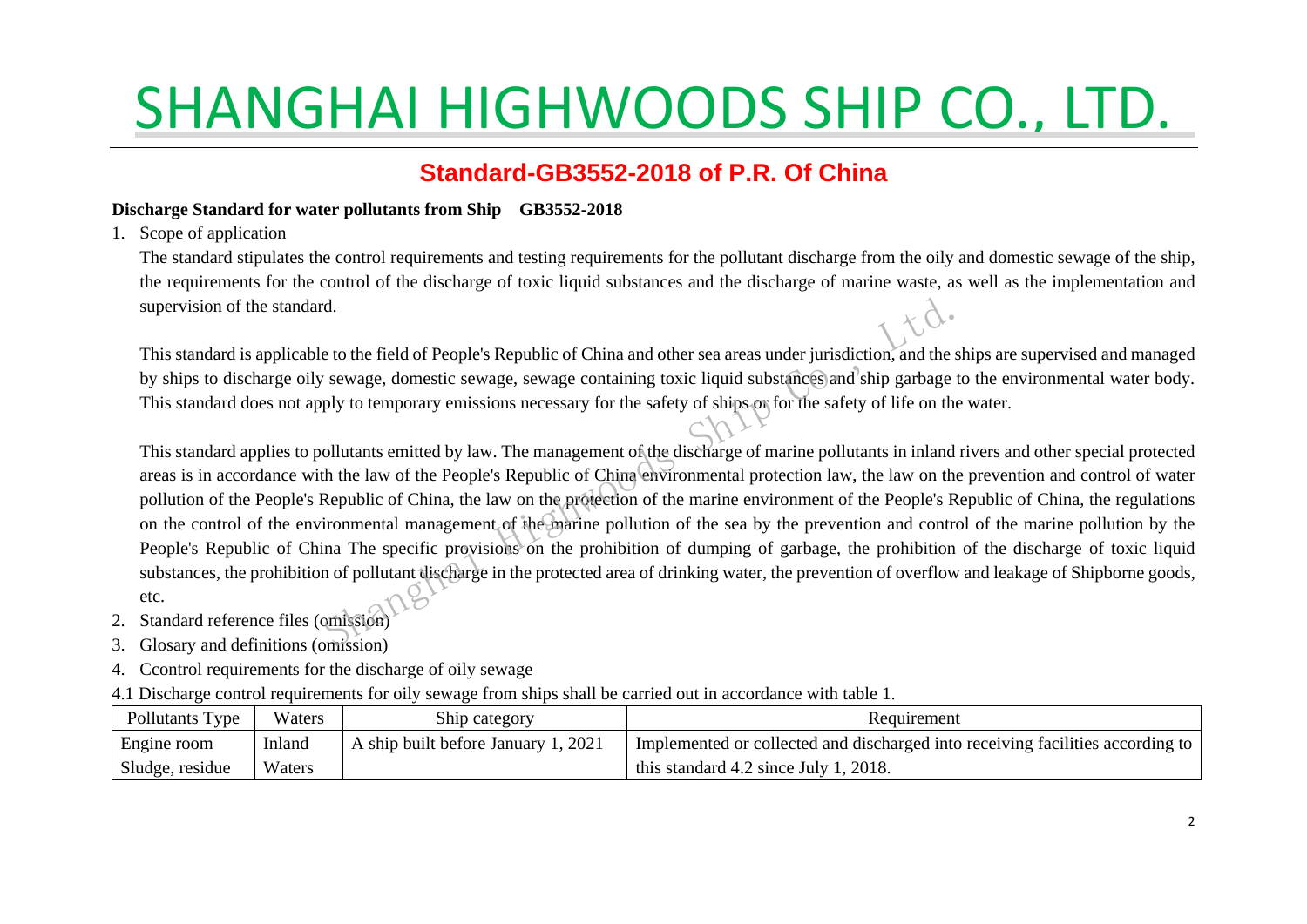|       |         | A ship built after January 1, 2021                                |              | Collect and put in the receiving facility                                         |
|-------|---------|-------------------------------------------------------------------|--------------|-----------------------------------------------------------------------------------|
|       | Coastal | 400 gross tonnage and above<br>Less than 400 gross<br>Non fishing |              | Implemented or collected and discharged into receiving facilities according to    |
|       |         |                                                                   |              | this standard 4.2 since July 1, 2018.                                             |
|       |         |                                                                   |              | Implemented or collected and discharged into receiving facilities according to    |
|       |         | tonnage                                                           | vessel       | this standard 4.2 since July 1, 2018.                                             |
|       |         |                                                                   | Fishing boat | $(1)$ From July 1, 2018 to December 31, 2020, carry out this standard             |
|       |         |                                                                   |              | (2) Implemented or collected and discharged into receiving facilities             |
|       |         |                                                                   |              | according to this standard 4.2 since July 1, 2021.                                |
| slops | Inland  | All type of tankers                                               |              | Collect and dispose to reception facilities since July 1, 2018                    |
|       | Waters  |                                                                   |              |                                                                                   |
|       | coastal | Tanker with 150 GT and above                                      |              | Since July 1, 2018, collect and dispose waste into the receiption facilities or   |
|       |         |                                                                   |              | discharged during ship navigation under the conditions:                           |
|       |         |                                                                   |              | (1) the oil tanker is more than 50 nautical miles away from the nearest shore     |
|       |         |                                                                   |              | $(2)$ the instantaneous discharge rate of oily water discharged into the sea does |
|       |         |                                                                   |              | not exceed 30 liters / nautical miles.                                            |
|       |         |                                                                   |              | (3) the amount of oily water discharged into the sea does not exceed 1/30000      |
|       |         | i Highwo<br>GT less than 150                                      |              | of the total volume of cargo oil.                                                 |
|       |         |                                                                   |              | (4) the oil discharge monitoring system works properly.                           |
|       |         |                                                                   |              | Collect and dispose to reception facilities since July 1, 2018                    |
|       |         |                                                                   |              |                                                                                   |

4.2 The sludge discharge control table of the mechanical premises shall be implemented according to the provisions of Table 2, and the discharge shall 4.2 be carried out in the course of vessel navigation.

Table 2 discharge limits of pollutants from machinery sludge, residue

| Pollutants                              | –1m1ts | ıllııtant<br>discharge<br>Monitorins<br>$n_{\Omega}$<br>osition<br>റ⊤                                                     |
|-----------------------------------------|--------|---------------------------------------------------------------------------------------------------------------------------|
| $\blacksquare$<br>mg/l<br>oleum<br>Petr |        | $- -$<br>water<br>pollute<br><sup>.</sup> treatmen<br>+۱۵۰<br>-ot<br>outl<br>uni<br>ater/<br>O1 <sub>h</sub><br>$\cdot$ . |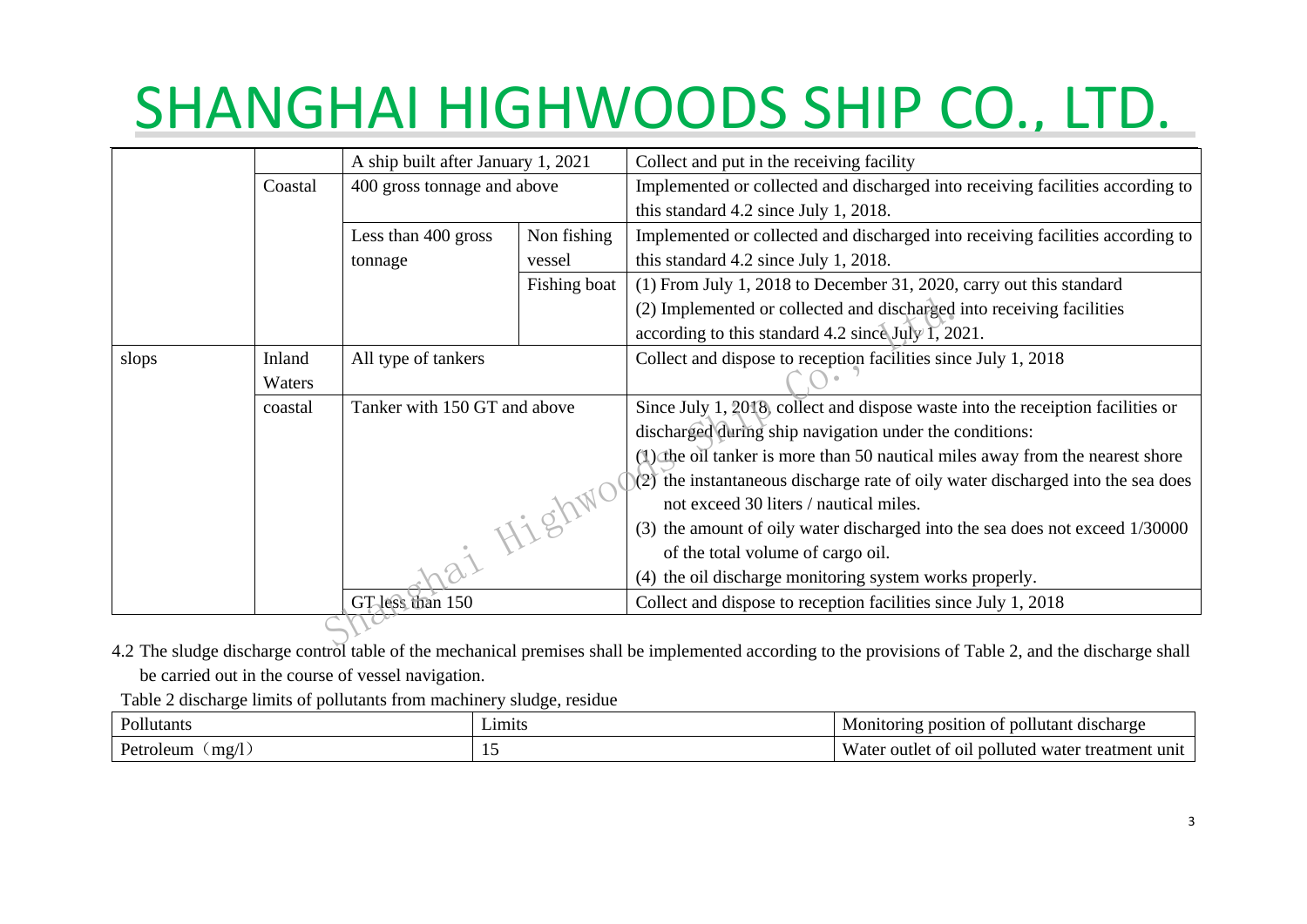- 5 Control requirements for sewage discharge
- 5.1 From July 1, 2018, ship with GT equal to 400 and above, and ship with capacity of 15 passengers and above, shall respectively meet the requirement of 5.1.1 and 5.1.2.
- 5.1.1 At inland waters and coast waters less than 3 nautical miles from the nearest shore, sewage shall be treated as per below mention, it is forbidden to directly dispose to environment water body.
	- a) Dispose to the facilities by using onboard collection devices.
	- b) Use the sewage treatment plant to meet the specified requirements and then discharge during the voyage.
- 5.1.2 At coast waters further than 3 nautical miles from the nearest shore, sewage pollutant discharge shall meet the control standard of table 3. Table 3 Control requirement for sewage discharge at coast waters further than 3 nautical miles from the nearest shore

| forbidden to directly dispose to environment water body.                                                                                     |                                                                    |
|----------------------------------------------------------------------------------------------------------------------------------------------|--------------------------------------------------------------------|
| Dispose to the facilities by using onboard collection devices.                                                                               |                                                                    |
| Use the sewage treatment plant to meet the specified requirements and then discharge during the voyage.                                      |                                                                    |
|                                                                                                                                              |                                                                    |
| At coast waters further than 3 nautical miles from the nearest shore, sewage pollutant discharge shall meet the control standard of table 3. |                                                                    |
| Table 3 Control requirement for sewage discharge at coast waters further than 3 hautical miles from the nearest shore                        |                                                                    |
| Waters                                                                                                                                       | Control requirement                                                |
| 3Nautical miles <distance from="" nearest="" shore<math="" the="">\le = 12 Nautical miles</distance>                                         | Both requirement shall be satisfied:                               |
|                                                                                                                                              | (1) the use of equipment to break solids and discharge after       |
|                                                                                                                                              | disinfection                                                       |
|                                                                                                                                              | (2) ship speed is not less than 4 knots, and the discharge rate of |
|                                                                                                                                              | sewage does not exceed the maximum allowable discharge             |
|                                                                                                                                              | speed under the corresponding speed.                               |
| distance from the nearest shore $\geq$ 12 Nautical miles                                                                                     | The ship speed is not less than 4 knots, and the discharge rate of |
|                                                                                                                                              | sewage does not exceed the maximum allowable emission rate of      |
|                                                                                                                                              | the corresponding ship speed.                                      |

5.2 In the inland waters and within 3 nautical miles (containing) of the nearest land, according to the ship category and the time of the installation (containing replacement) sewage treatment equipment, the corresponding pollutant discharge limits of the marine sewage treated by the marine sewage treatment device are carried out respectively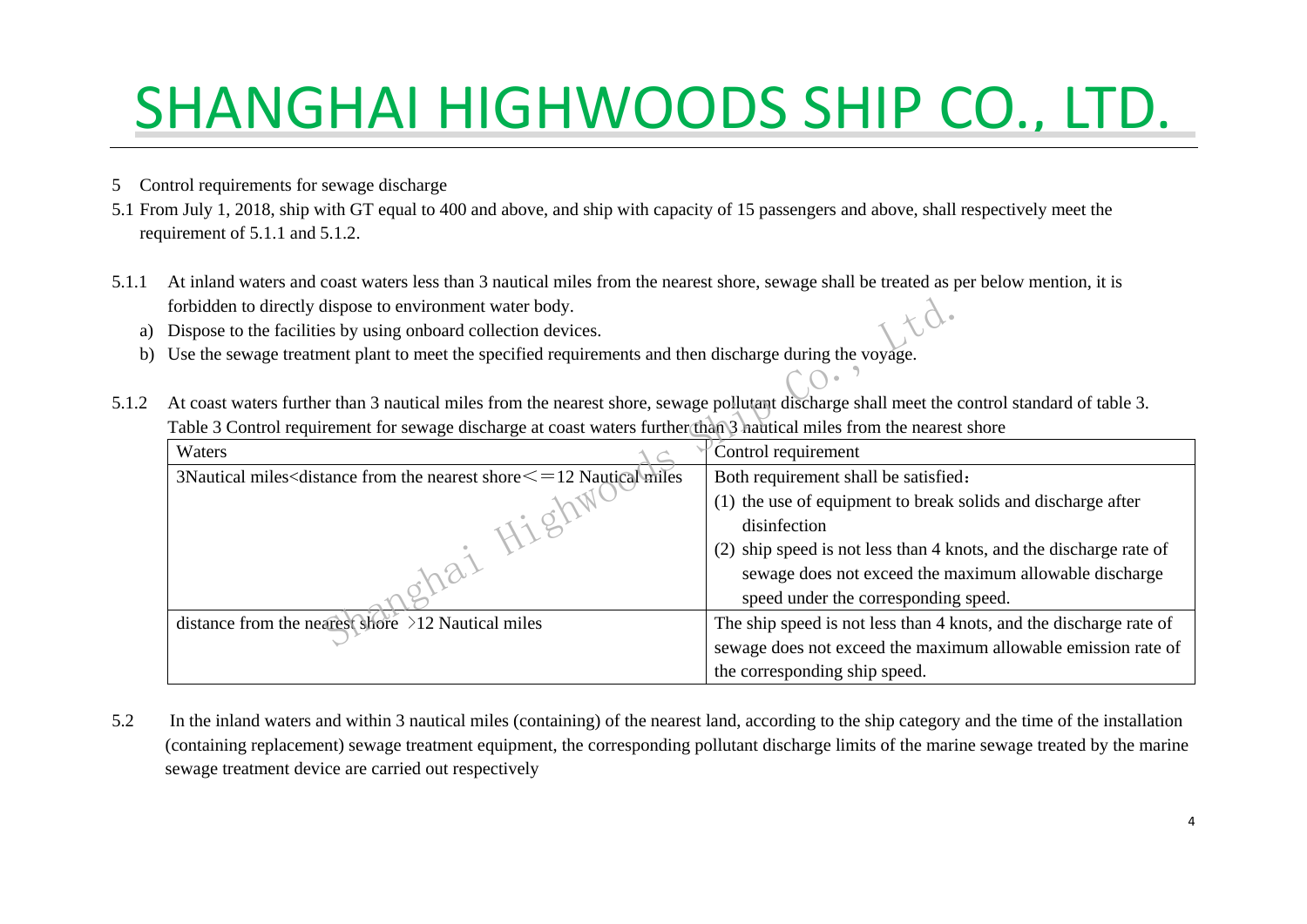5.2.1 Ships installed (including replacement) of domestic sewage treatment plants before January 1, 2012, dispose sewage to environment water body shall meet the control standard of swage discharge-Table 4.

| No | Pollutants Items                                   | Limits     | Monitoring position of pollutant discharge     |
|----|----------------------------------------------------|------------|------------------------------------------------|
|    | $BOD5$ (mg/L)                                      | 50         | Water outlet of domestic sewage treatment unit |
|    | Suspended matter $(SS)$ (mg/L)                     | <b>150</b> |                                                |
|    | Heat resistant coliform group ( $\text{Piece}/L$ ) | 2500       |                                                |

Table 4 The limit of pollutant discharge of marine sewage. (i)

| Table 5 The limit of pollutant discharge of marine sewage. (ii) |  |
|-----------------------------------------------------------------|--|
|                                                                 |  |

|           | Suspended matter $(SS)$ (mg/L)                                                                                                                                                                                                                                         | 150       |                                                |
|-----------|------------------------------------------------------------------------------------------------------------------------------------------------------------------------------------------------------------------------------------------------------------------------|-----------|------------------------------------------------|
|           | Heat resistant coliform group (Piece/L)<br>2500                                                                                                                                                                                                                        |           |                                                |
|           | 5.2.2 Ships installed (including replacement) of domestic sewage treatment plants after Jahuary 1, 2012, dispose sewage to environment water<br>body shall meet the control standard of swage discharge-Table 5 (except the ships shall meet the requirement of 5.2.3) |           |                                                |
|           |                                                                                                                                                                                                                                                                        |           |                                                |
|           | Table 5 The limit of pollutant discharge of marine sewage. (ii)                                                                                                                                                                                                        |           |                                                |
| <b>No</b> | Pollutants Items                                                                                                                                                                                                                                                       | Limits    | Monitoring position of pollutant discharge     |
|           | $BOD5$ (mg/L)                                                                                                                                                                                                                                                          | 25        | Water outlet of domestic sewage treatment unit |
|           | Suspended matter $(SS)$ (mg/L)                                                                                                                                                                                                                                         | 35        |                                                |
|           | Heat resistant coliform group ( $\text{Piece}/L$ )                                                                                                                                                                                                                     |           |                                                |
|           | CODcr<br>(mg/L)                                                                                                                                                                                                                                                        |           |                                                |
|           | PH (Dimensionless)                                                                                                                                                                                                                                                     | $6 - 8.5$ |                                                |
|           | Total chlorine (mg/L)                                                                                                                                                                                                                                                  | < 0.5     |                                                |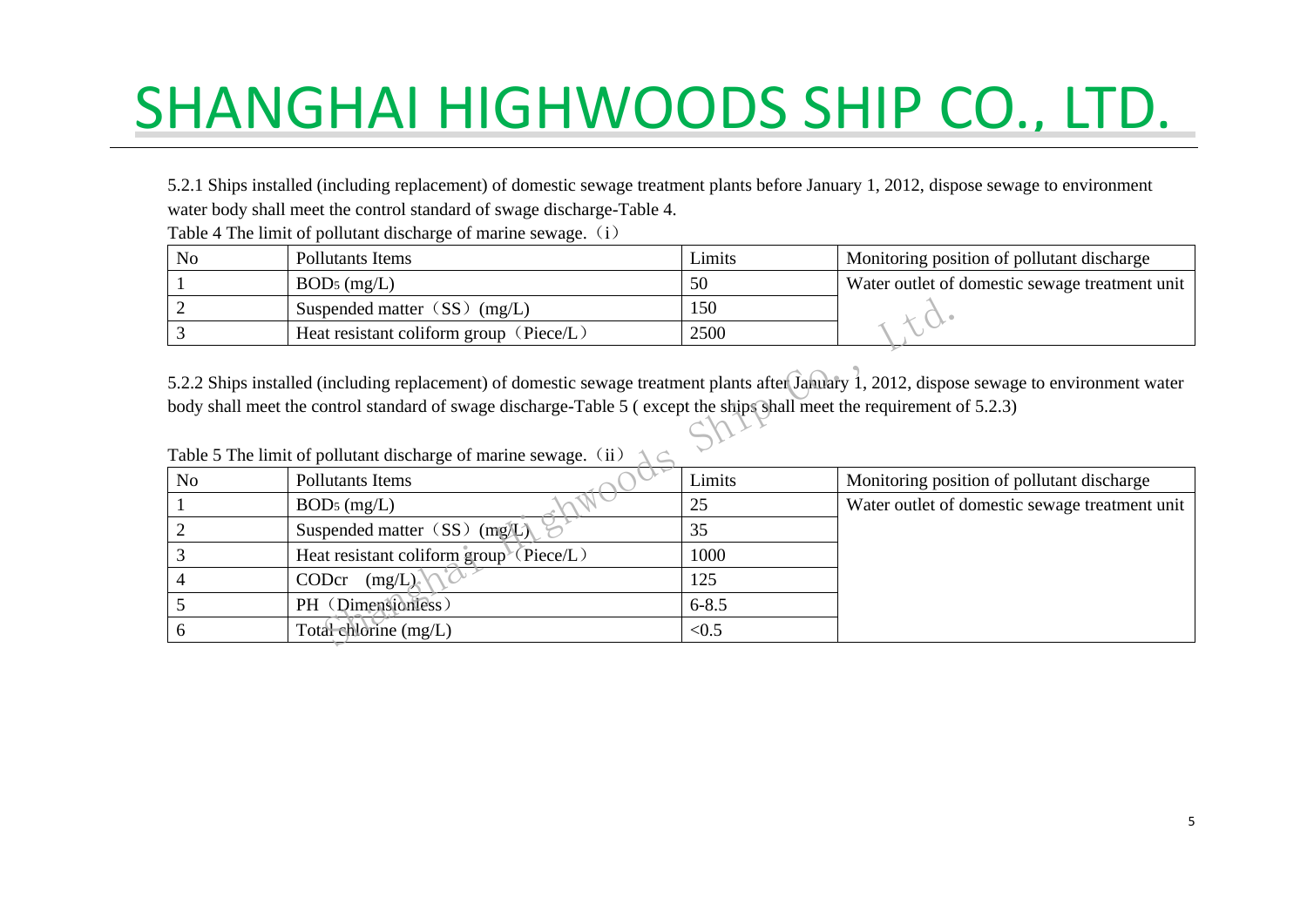5.2.3 Passenger Ships installed (including replacement) of domestic sewage treatment plants after January 1, 2021, dispose sewage to inland waters shall meet the control standard of swage discharge-Table 6

| No                                                                                                                                                                                                                                                                                                                                                                                                                                                                                                                                                                                                            | Pollutants Items                        | Limits          | Monitoring position of pollutant discharge     |  |
|---------------------------------------------------------------------------------------------------------------------------------------------------------------------------------------------------------------------------------------------------------------------------------------------------------------------------------------------------------------------------------------------------------------------------------------------------------------------------------------------------------------------------------------------------------------------------------------------------------------|-----------------------------------------|-----------------|------------------------------------------------|--|
|                                                                                                                                                                                                                                                                                                                                                                                                                                                                                                                                                                                                               | $BOD5$ (mg/L)                           | 20              | Water outlet of domestic sewage treatment unit |  |
|                                                                                                                                                                                                                                                                                                                                                                                                                                                                                                                                                                                                               | Suspended matter $(SS)$ (mg/L)          | 20              |                                                |  |
| 3                                                                                                                                                                                                                                                                                                                                                                                                                                                                                                                                                                                                             | Heat resistant coliform group (Piece/L) | 1000            |                                                |  |
|                                                                                                                                                                                                                                                                                                                                                                                                                                                                                                                                                                                                               | CODcr<br>(mg/L)                         | 60              |                                                |  |
| 5                                                                                                                                                                                                                                                                                                                                                                                                                                                                                                                                                                                                             | PH (Dimensionless)                      | $6 - 8.5$       | 15d.                                           |  |
| 6                                                                                                                                                                                                                                                                                                                                                                                                                                                                                                                                                                                                             | Total chlorine (mg/L)                   | < 0.5           |                                                |  |
|                                                                                                                                                                                                                                                                                                                                                                                                                                                                                                                                                                                                               | total nitrogen $(mg/L)$                 | 20              |                                                |  |
| 8                                                                                                                                                                                                                                                                                                                                                                                                                                                                                                                                                                                                             | ammonia nitrogen (mg/L)                 | 15 <sub>1</sub> |                                                |  |
| 9                                                                                                                                                                                                                                                                                                                                                                                                                                                                                                                                                                                                             | total phosphorus $(mg/L)$               | 1.0             |                                                |  |
| 5.2.4 Ships installed (including replacement) of domestic sewage treatment plants after January 1, 2016, If the domestic sewage treatment<br>process is diluted due to process requirements, etc. Five day biochemical pollutants, suspended solids, chemical oxygen demand, total nitrogen,<br>ammonia nitrogen, total phosphorus concentration of water pollutants shall meet the below requirement. The number of heat tolerant coliform<br>bacteria, pH value and total chlorine (total residual chlorine) are still measured as concentration of water pollutants.<br>$P = Q_6/Q_i * P_*$ (All $Q_1 Q_2$ |                                         |                 |                                                |  |
|                                                                                                                                                                                                                                                                                                                                                                                                                                                                                                                                                                                                               |                                         |                 |                                                |  |

$$
P = Q_6/Q_i * P_* \qquad (\text{mod})
$$

P – Concentration of water pollutants, (mg/L);

 $P \approx$ —Measured concentration of water pollutants, (mg/L);

Qi—Refers to the discharge of domestic sewage entering the domestic sewage treatment plant,  $M<sup>3</sup>/D$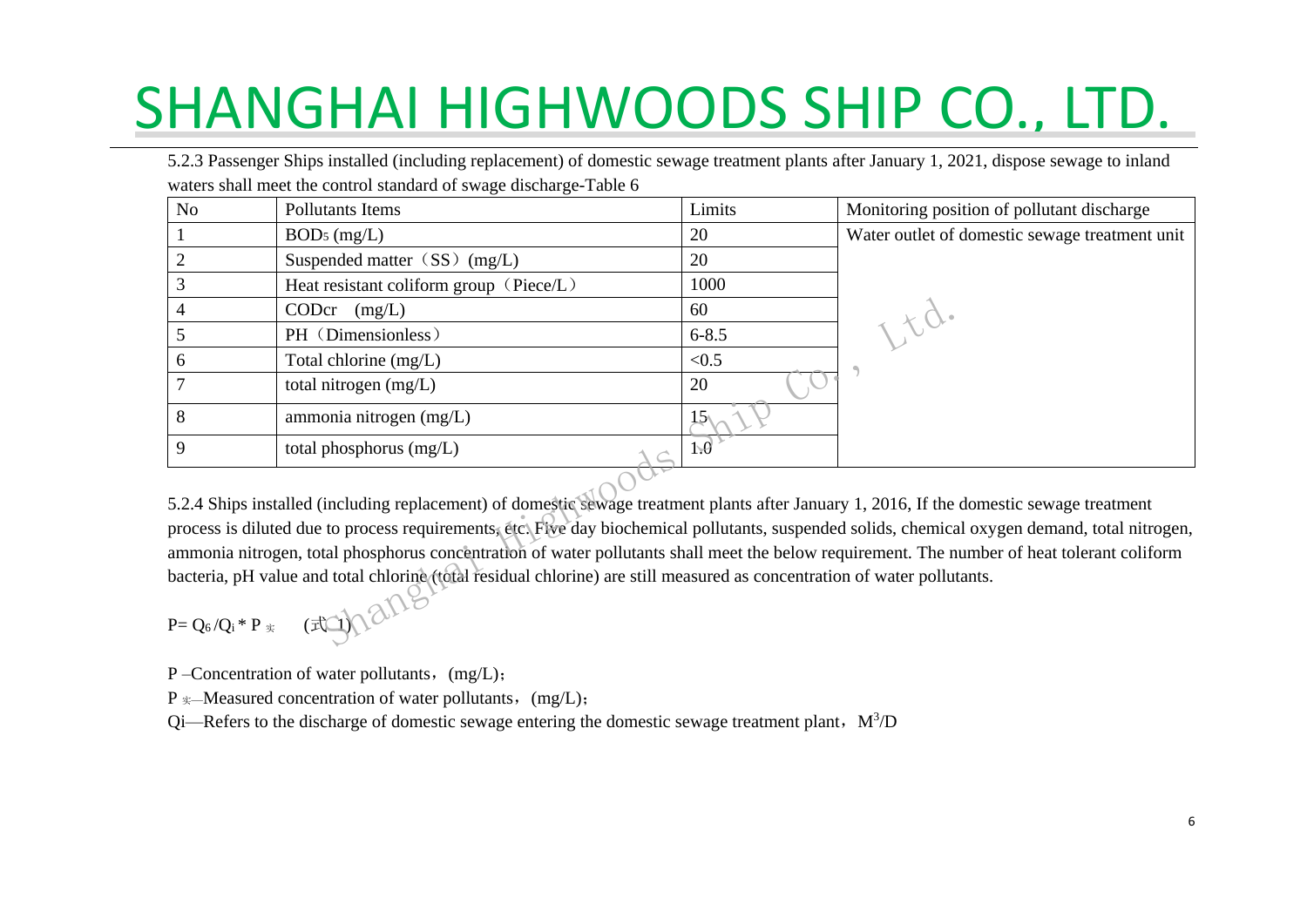- 5.3 In the drinking water source protection area, no domestic sewage can be discharged, and the control measures shall be recorded according to the regulations.
- 6 sewage discharge control requirements containing toxic liquid substances
- 6.1 The discharge of sewage containing toxic liquid substances on the coast shall be carried out according to table 7.

Table7 discharge control requirements for toxic liquid substances

| The sewage contains any of the following toxic liquid substances. | Emission control requirements                                          |
|-------------------------------------------------------------------|------------------------------------------------------------------------|
| $(1)$ X substances                                                | If the pre washing has no exemption, the ship should be pre washed     |
| (2) high viscosity or solidified substance in Y material          | according to the prescribed procedures before leaving the port of      |
| (3) Y substances that have not been discharged according to the   | discharge, and the pre washed water should be discharged into the      |
| prescribed procedures                                             | receiving facilities. Among them, the X material should be pre         |
| (4) Z substances that have not been discharged according to the   | washed to the concentration less than or equal to $0.1\%$ (mass        |
| prescribed procedures                                             | percentage). After the concentration has reached the requirement, the  |
|                                                                   | remaining sewage in the cabin should be discharged into the            |
|                                                                   | receiving facility until the cabin is emptied. After pre washing, the  |
|                                                                   | effluent discharged into the cabin with toxic liquid substances is     |
|                                                                   | discharged according to 6.2 of this standard.                          |
| (1) Y substances that have been discharged according to the       | According to 6.2 of this standard, the pollutant water discharge of a  |
| prescribed procedures                                             | ship built before January 1, 2007, containing Z or temporarily call Z, |
| (2) Z substances that have been discharged according to the       | may be exempted from the discharge of the discharge at the outlet of   |
| prescribed procedures                                             | the water line below the waterline in 6.2C).                           |

- 6.2 the discharge of a ship in the coastal area is discharged according to the prescribed procedure, and the discharge of sewage containing toxic liquid substances shall meet the following conditions at the same time:
	- a) Discharged at the sea area with a depth of not less than 25 meters and away from the nearest land 12 nautical miles (including).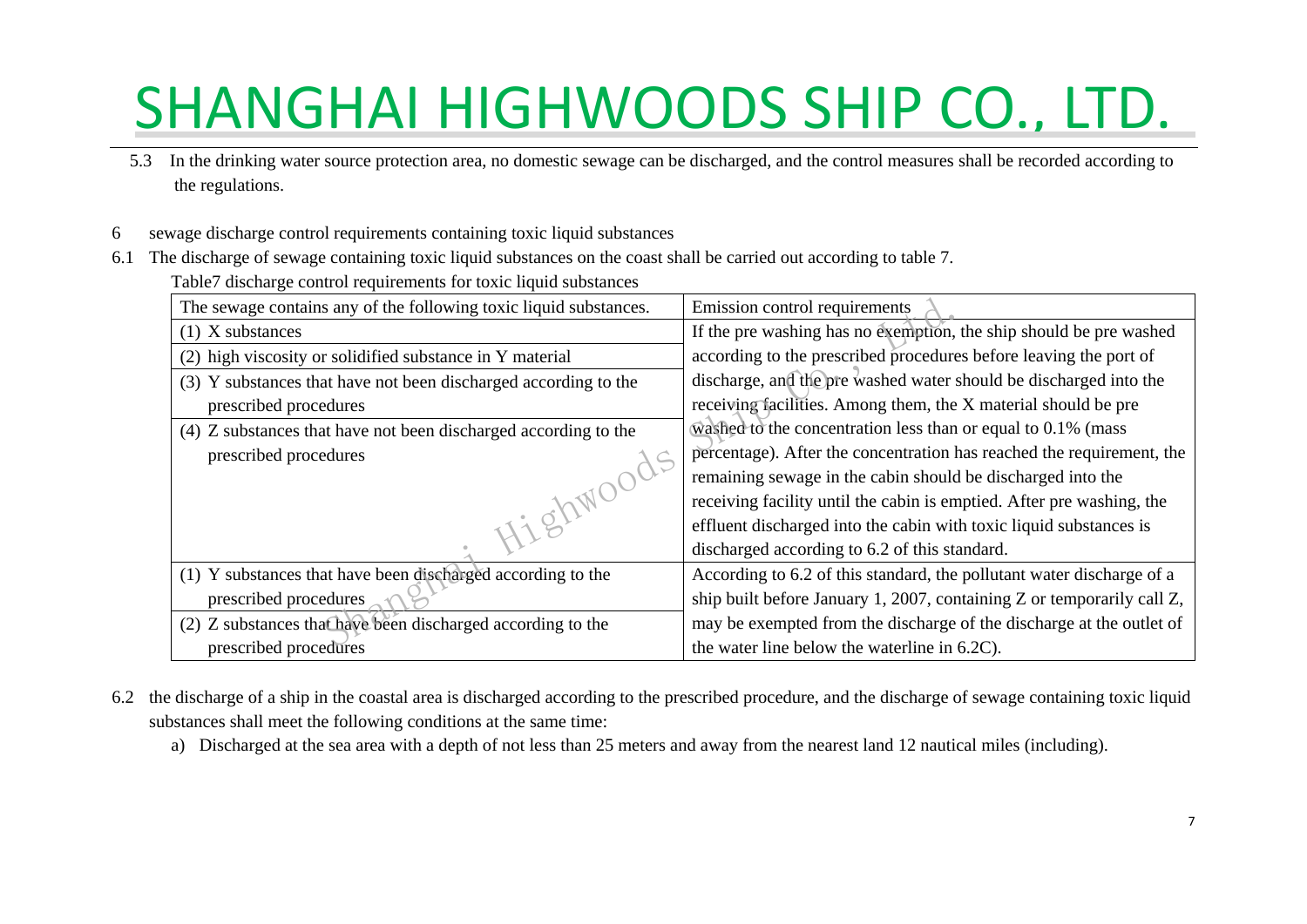- b) discharged during ship navigation, the speed of self propelled ship is not less than 7 knots, and the speed of non self propelled ships is not less than 4 knots.
- c) discharge below the waterline through underwater outlet, and the emission rate should not exceed the maximum design speed.
- 7 Requirements for control of ship garbage discharge
- 7.1 Inland rivers are forbidden to dump ships' garbage. In the area where discharge is allowed, the corresponding discharge control requirements shall be carried out according to the category of the garbage and the nature of the sea area.
- 7.1.2 In any area, plastic waste, waste edible oil, living waste, incinerator ash, abandoned fishing gear and electronic waste shall be collected and discharged into the receiving facilities.
- 7.1.3 shall be collected and discharged into the receiving facilities for food wastes within 3 nautical miles (containing) of the nearest land; in the nearest land of 3 miles to 12 nautical miles (containing), it is comminuted or ground to a diameter of less than 25 millimeters in diameter; it can be discharged in the sea area beyond the nearest land of 12 nautical miles.
- 7.1.4 shall be collected and discharged into the receiving facilities for the cargo residues within 12 nautical miles (containing) of the nearest land; in the waters beyond the nearest land of 12 nautical miles, the residue of goods without hazardous marine environment substances can be discharged. aste, waste edible oil, living waste, incinerator ash, abandoned fishing gear and electronic was<br>ceiving facilities.<br>discharged into the receiving facilities for food wastes within 3 nautical miles (containing) o<br>s to 12 n
- 7.1.5 within 12 nautical miles of the nearest land (containing),should be collected and discharged into the receiving facilities for the animal body, the animal body can be discharged in the waters outside the nearest land of 12 nautical miles.
- 7.1.6 Cleaning water for cargo, deck and outer surface in any sea area, the cleaners or additives contained in the water are not discharged from the substances that harm the marine environment; other operating wastes should be collected and discharged into the receiving facilities.
- 7.1.7 In any sea area, the discharge control of mixed garbage of different types of ship garbage should satisfy the discharge control requirements of each class of ship garbage at the same time.
- 8 Monitoring requirements
- 8.1 Sampling of oily water and domestic sewage in ship's machinery premises shall be carried out according to JT/T409.
- 8.2 The determination of pollutants in oily water and domestic sewage in marine machinery premises adopts the method standard listed in Table 8.
- 8.3 The monitoring data of pollutant emission monitoring locations are used as the basis for judging whether the emission behavior is up to standard or not.

Table 8 standard for determination of pollutants in oily water and domestic sewage in machinery premises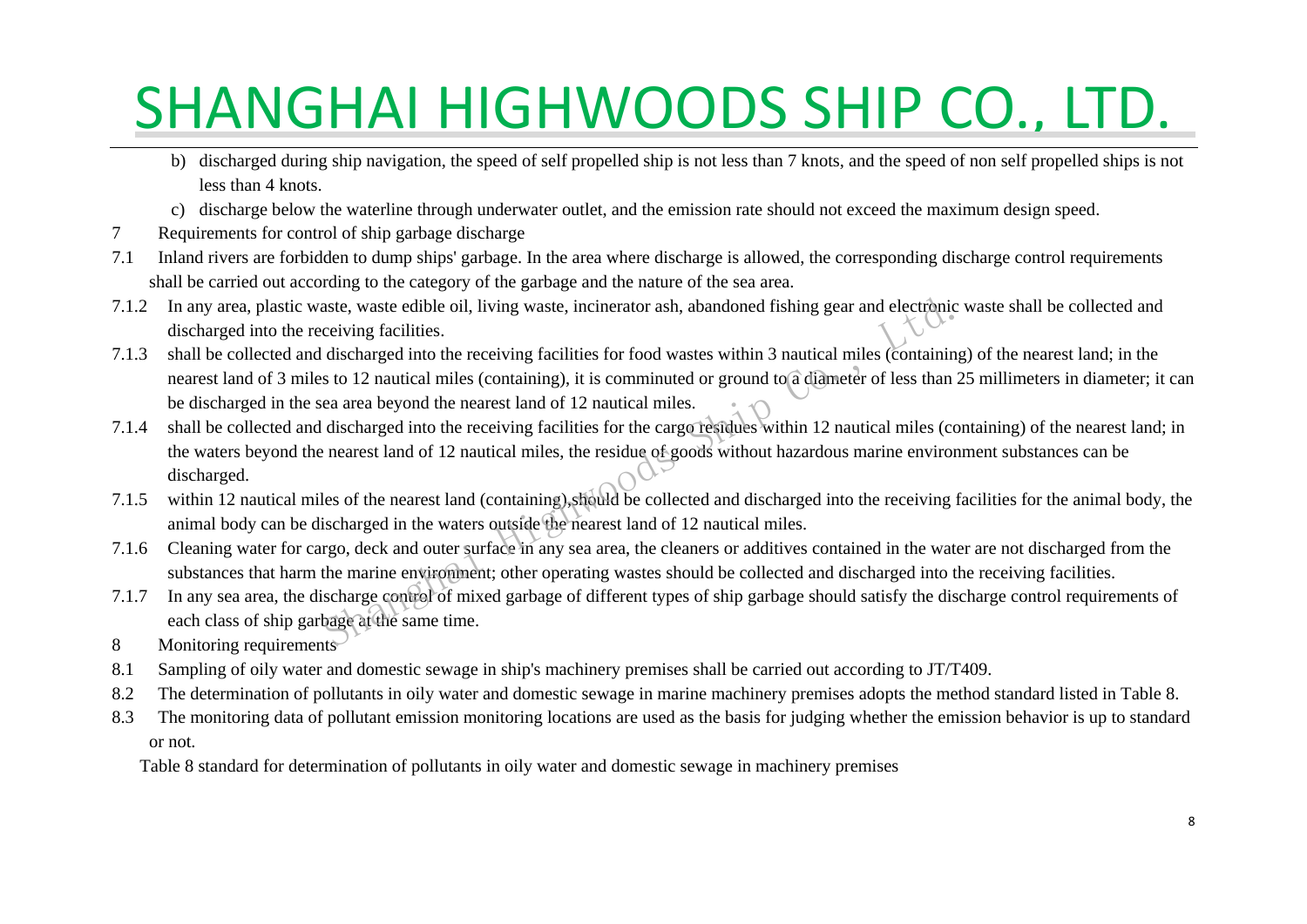| No.            | <b>Pollutants Items</b>       | Standard name of monitoring method                                             | Standard number |
|----------------|-------------------------------|--------------------------------------------------------------------------------|-----------------|
|                | CODcr                         | Water Quality/Determination of chemical oxygen demand/Dichromate method        | HJ828           |
| $\overline{c}$ | BOD <sub>5</sub>              | Water Quality/ Determination of BODs/ Dilution and inoculation                 | HJ505           |
| 3              | Suspended matter (SS)         | Water Quality/ Determination of Suspended matter/ gravimetric method           | GB11901         |
| $\overline{4}$ | Heat resistant coliform group | Standard Test Method for drinking water/Microbiological index                  | GB/T5750.12     |
|                |                               | Water Quality/ Determination of fecal coliform/ Multi tube fermentation and    | <b>HJ/T 347</b> |
|                |                               | filter membrane method (Trial)                                                 |                 |
|                |                               | Water quality inspection method for marine sewage treatment/ Part one: Test of | GB/T 3328.1     |
|                |                               | heat coliform bacteria                                                         |                 |
| 5              | <b>PH</b>                     | Water Quality/ Determination of pH value/ Glass electrode method               | GB6920          |
| 6              | Petroleum                     | Water quality inspection method for marine sewage treatment/ Fifth part: Test  | GB/T3328.5      |
|                |                               | Method for oil content in water                                                |                 |
| 7              | Total chlorine                | Standard Test Method for drinking water/ Disinfectant index                    | GB/T5750.11     |
|                |                               | Water Quality/ Determination of free chlorine and total chlorine/ N,N- Two     | HJ585           |
|                |                               | ethyl-1, 4-benzyl two amine titration                                          |                 |
|                |                               | Water Quality/Determination of free chlorine and total chlorine/ N,N- Two      | HJ586           |
|                |                               | ethyl -1, 4- Benzyl two amine spectrophotometric method                        |                 |
| 8              | total nitrogen (mg/L)         | Water Quality/Determination of total nitrogen/Meteorological molecular         | <b>HJ/T 199</b> |
|                |                               | absorption spectrometry                                                        |                 |
|                |                               | Water Quality/ Determination of total nitrogen/ Potassium persulfate digestion | HJ636           |
|                |                               | ultraviolet spectrophotometric method                                          |                 |
| 9              | ammonia nitrogen (mg/L)       | Water Quality/ Determination of ammonia nitrogen / Meteorological molecular    | HJ/T 195        |
|                |                               | absorption spectrometry                                                        |                 |
|                |                               | Water Quality/ Determination of ammonia nitrogen /Nnshi reagent                | HJ535           |
|                |                               | spectrophotometric method                                                      |                 |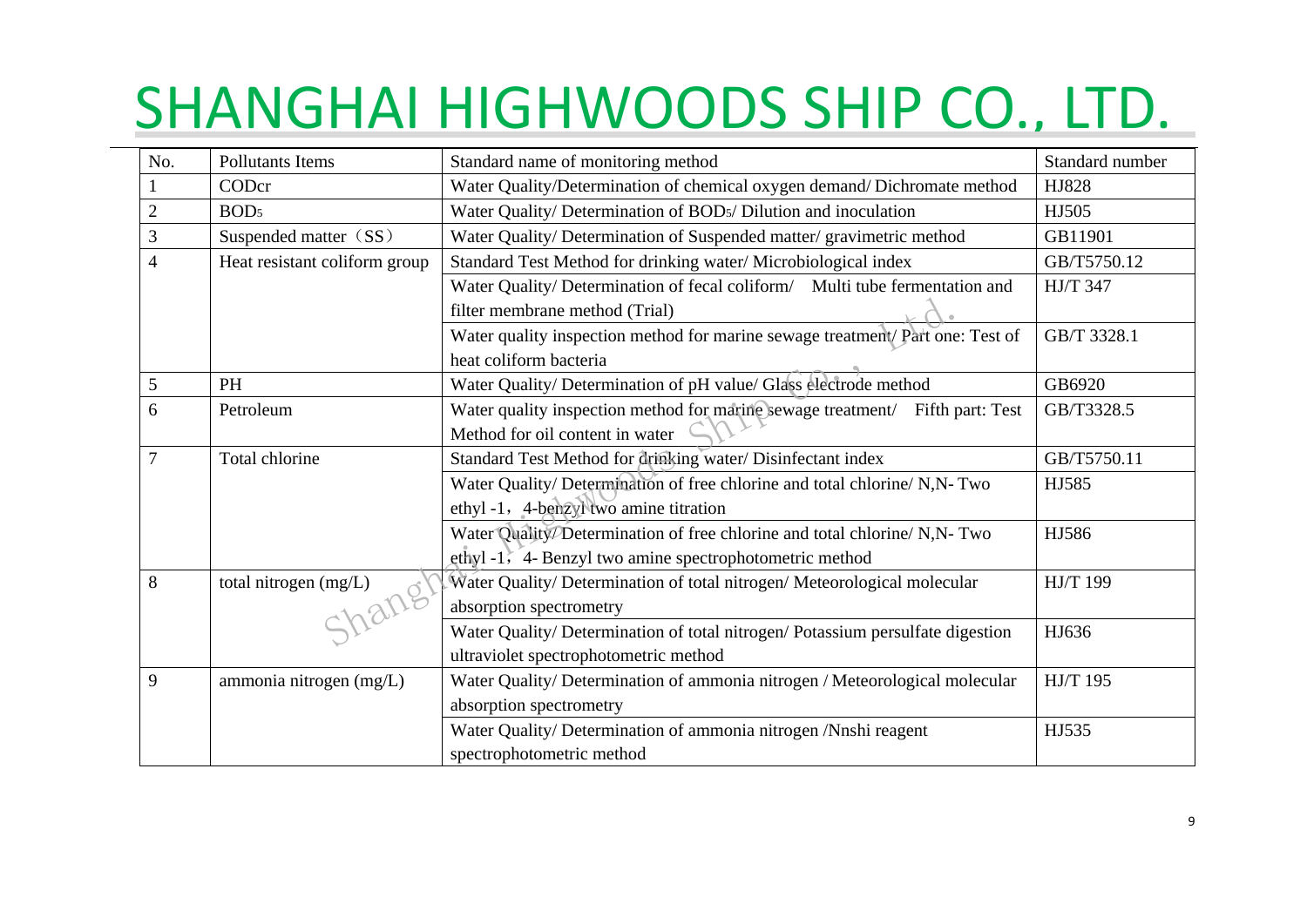|                                                                                                        |                                  | Water Quality/Determination of ammonia nitrogen/<br>Salicylic acid                                                                                  | HJ536    |  |
|--------------------------------------------------------------------------------------------------------|----------------------------------|-----------------------------------------------------------------------------------------------------------------------------------------------------|----------|--|
| spectrophotometric method                                                                              |                                  |                                                                                                                                                     |          |  |
|                                                                                                        |                                  | Water Quality/ Determination of ammonia nitrogen / Distillation neutralization                                                                      | HJ537    |  |
|                                                                                                        |                                  | titration                                                                                                                                           |          |  |
|                                                                                                        |                                  | Water Quality/Determination of ammonia nitrogen/Continuous flow salicylic                                                                           | HJ665    |  |
|                                                                                                        |                                  | acid spectrophotometric method                                                                                                                      |          |  |
|                                                                                                        |                                  | Water Quality/Determination of ammonia nitrogen/Flow injection salicylic                                                                            | HJ666    |  |
|                                                                                                        |                                  | acid spectrophotometric method                                                                                                                      |          |  |
| 10                                                                                                     | total phosphorus $(mg/L)$        | Water Quality/ Determination of total phosphorus/ Ammonium molybdate                                                                                | GB 11893 |  |
|                                                                                                        |                                  | spectrophotometric method                                                                                                                           |          |  |
|                                                                                                        | implementation and supervision   |                                                                                                                                                     |          |  |
|                                                                                                        |                                  | The competent department of environmental protection under the State Council shall be responsible for guiding, coordinating and supervising the     |          |  |
|                                                                                                        | implementation of this standard. |                                                                                                                                                     |          |  |
|                                                                                                        |                                  | the maritime administrative departments of the state and the state fisheries authorities shall, in accordance with the laws and regulations and the |          |  |
| present standards, supervise and manage the discharge of water pollutants from various types of ships. |                                  |                                                                                                                                                     |          |  |
| Category of ship garbage                                                                               |                                  |                                                                                                                                                     |          |  |
|                                                                                                        | A.1 Category of ship garbage     |                                                                                                                                                     |          |  |
| Category                                                                                               |                                  | statement?                                                                                                                                          |          |  |
| Plastic waste                                                                                          |                                  | Solid waste containing or containing any form of plastic, including incineration ashes of synthetic cables, synthetic                               |          |  |
|                                                                                                        |                                  | the contract of the contract of the contract of the contract of the contract of the contract of the contract of                                     |          |  |

- 9 implementation and supervision
- 9.1 The competent department of environmental protection under the State Council shall be responsible for guiding, coordinating and supervising the implementation of this standard.
- 9.2 the maritime administrative departments of the state and the state fisheries authorities shall, in accordance with the laws and regulations and the present standards, supervise and manage the discharge of water pollutants from various types of ships.

#### **Category of ship garbage**

| No. | Category      | statement $\odot$                                                                                                      |
|-----|---------------|------------------------------------------------------------------------------------------------------------------------|
|     | Plastic waste | Solid waste containing or containing any form of plastic, including incineration ashes of synthetic cables, synthetic  |
|     |               | fishing nets, plastic garbage bags and plastic products.                                                               |
|     | food waste    | Deteriorated or unspoiled food on board, including fruits, vegetables, dairy products, poultry, meat products and food |
|     |               | residues.                                                                                                              |
|     | Living waste  | All kinds of waste generated from the living quarters of the ship do not include domestic sewage and ash water         |
|     |               | (dishwashing water, bathing water, laundry water, bath water and wash water)                                           |